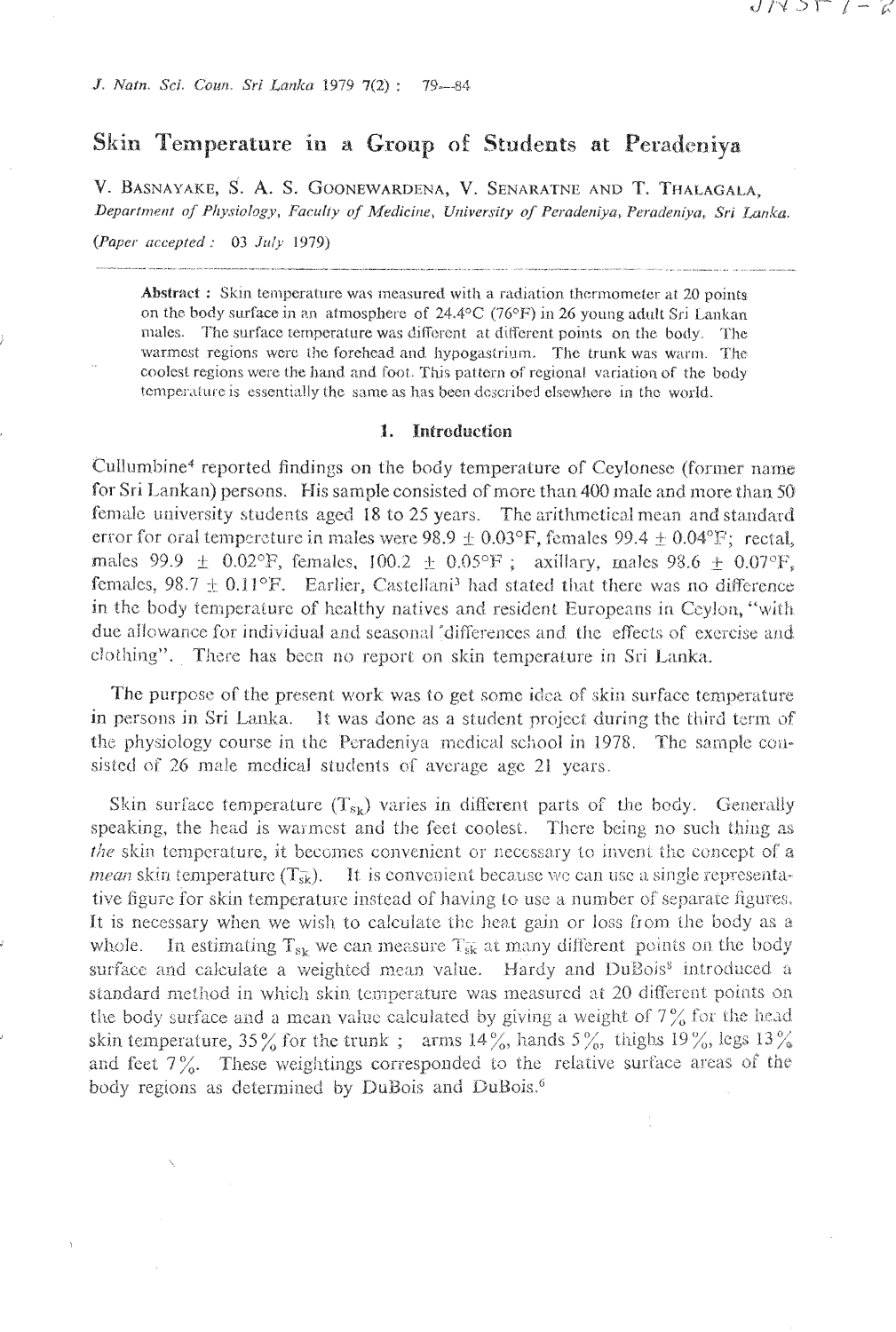# 2. Materials and Methods

The thermometer used was an instant-reading radiometric skin thermometer marketed by Messrs Heimann GMBH, Wiesbaden, West Germany.<sup>17</sup> It consists of a bolometer, which the operator holds in his hand and which he places on or close to the skin, and a recording box. The bolometer receives the heat radiated from the skin and converts it into electricity. The electrical change is amplified and converted into a movement of a lever over a temperature scale in the recording box. The instrument was calibrated with a Leslie cube; the temperature of the water in the cube was taken with a certified mercury-in-glass thermometer; the bolometer was placed on or near the black surface of the cube and the temperature read on the recording box. It was assumed that the cube surface should have the same temperature as the water within the cube.

The skin temperature measurements in the 26 students were made at 9 to 10 a.m. in an air-conditioned room. It was necessary to fix a time of day because body temperature, including skin temperature, shows a marked diurnal variation.<sup>11,12</sup> The dry bulb temperature of the room was  $24.4^{\circ}$ C (76°F), the wet bulb temperature 21.1°C (70°F) and the effective temperature 22.2°C (72°F). A dry bulb temperature of 24.4 $\degree$ C was chosen because this is the mean annual temperature of Peradeniya.<sup>18</sup> This is several degrees lower than the air temperature at 9 a.m.

The subject entered the room and sat for 20 minutes. He then changed clothes: he wore a cotton sarong (a cylindrical tubular garment hanging down from the waist over the legs), leaving his trunk, upper limbs and most of his lower limbs bare. Skin temperature measurements were made immediately thereafter at the 20 sites specified in the Hardy-DuBois method.<sup>5,8</sup>

Mean skin temperature for each person was calculated by the same method using the following steps :- (a) for each of the seven body regions (head, trunk, arms, hands, thighs, legs, feet) the mean of all readings for that region was calculated;  $(b)$  this regional mean value was multiplied by the appropriate weighting factor;  $(c)$  the weighted mean values were added up, as shown in the formula-

 $T_{s\bar{k}} = 0.07$  Thead + 0.35 Ttrunk + 0.14 Tarm + 0.05 Thand + 0.19 Tthigh + 0.13  $T_{leg} + 0.07 T_{feet}$ .

#### 3. Results and Conclusions

The results are shown in the Table.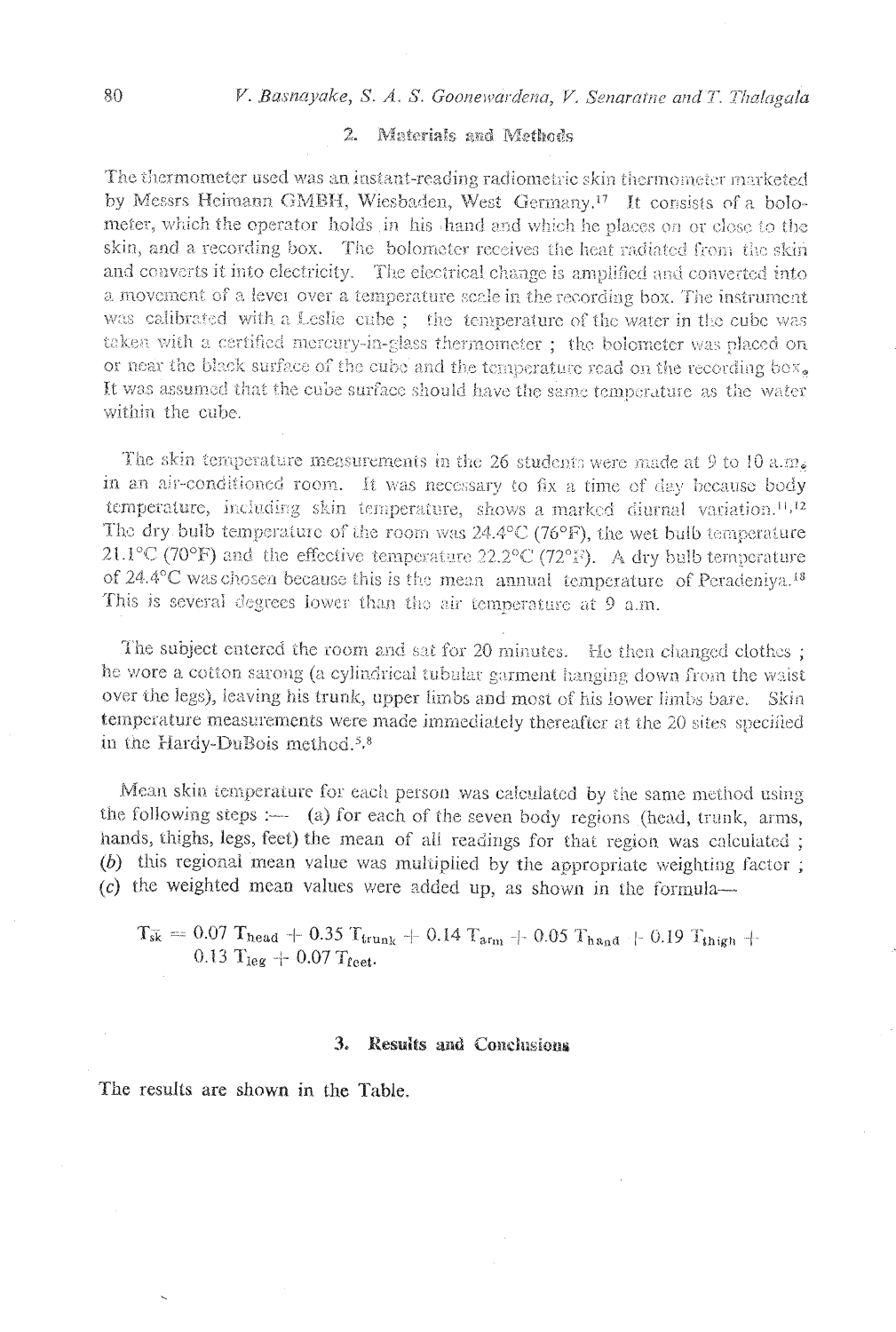| Body<br>$No.*$  | Region                  | Skin temperature<br>$\longrightarrow$ of varia-<br>Mean<br>Standard<br>deviation<br>$(^{\circ}C)$<br>$(^{\circ}C)$ | Coefficient | Difference<br>from mean |                                        |
|-----------------|-------------------------|--------------------------------------------------------------------------------------------------------------------|-------------|-------------------------|----------------------------------------|
|                 |                         |                                                                                                                    |             | tion<br>$(\%)$          | skin tempera-<br>ture<br>$(^{\circ}C)$ |
|                 |                         |                                                                                                                    |             |                         |                                        |
| 1               | Forchead                | 35.8                                                                                                               | 0.43        | 1.20                    | $+ 2.9$                                |
| 6               | Abdominal, iliac        | 35.2                                                                                                               | 0.64        | $-1.82$                 | 2.3<br>$-1$                            |
| 5               | Chest, over liver       | 34.6                                                                                                               | 0.46        | 1.32                    | $-1.7$<br>하다                           |
| $\overline{2}$  | Check                   | 34.2                                                                                                               | 0.61        | 1.78                    | $-1.3$<br>-4-                          |
| 18              | Trunk, back of shoulder | 34.0                                                                                                               | 0.71        | 2.03                    | $-1.1$<br>-1-                          |
| 3               | Chest, front upper part | 33.8                                                                                                               | 0.59        | 1.74                    | $-0.9$<br>~[⊷                          |
| 15              | Shoulder                | 33.8                                                                                                               | 0.50        | 1.48                    | - 0.9<br>4.                            |
| 16              | Trunk, over scapula     | 33.8                                                                                                               | 0.54        | 1.61                    | - 0.9<br>-4                            |
| 17              | Trunk, loin             | 33.8                                                                                                               | 0.48        | 1.42                    | $-1 - 0.9$                             |
| $\circ$         | Back of knee            | 33.3                                                                                                               | 0.59        | 1.77                    | $+ 0.4$                                |
| Ħ               | Shin                    | 33.3                                                                                                               | 0.86        | 2.58                    | ÷F.<br>- 0.4                           |
| 4               | Chest, front middle     | 33.1                                                                                                               | 1.16        | 3.51                    | $+ 0.2$                                |
| $\gamma$        | Thigh, front            | 32.3                                                                                                               | 0.61        | 1.88.                   | $- 0.6$                                |
| $\overline{10}$ | Calf                    | 32.3                                                                                                               | 0.99        | 3.06                    | $- 0.6$                                |
| 14              | Forearm                 | 31.9                                                                                                               | 0.84        | $2.63 -$                | $\cdots$ 1.0                           |
| $\mathbf{8}$    | Thigh, back upper end   | 31.5                                                                                                               | 0.83        | 2.64.                   | $--- 1.4$                              |
| 13              | Palm                    | 31.5                                                                                                               | 1.73        | 5.66                    | $- 1.4$                                |
| 13b             | Hand, dorsum            | 30.8                                                                                                               | 1.31        | 4.25                    | $- 2.1$                                |
| 125             | Ankle                   | 30.4                                                                                                               | 3.22.       | 10.59                   | $-2.5$                                 |
| 12              | Solo                    | 30.0                                                                                                               | 1.55        | 5.16                    | $-2.9$                                 |

TABLE 1. Skin temperature of 26 male medical students in an air-conditioned room with a dry bulb temperature of 24.4°C (76°F), effective temperature 22.2°C (72°F)

\*The numbers are those in the Hardy-Dussois method of numbering the body regions for skin temperature determination.

The mean skin temperature for the 26 subjects was 32.9°C. The scatter of mean skin temperature values was: range, 30.0°C to 35.8°C, standard deviation 0.76°C, coefficient of variation  $2.3\%$ .

A regional variation in skin temperature in different parts of the body was apparent. The warmest region was the forehead  $(35.8^{\circ}C)$  while the coolest was the sole of the foot  $(30.0^{\circ}C)$ . In the limbs, a pattern of falling of temperature in a proximodistal direction was observed. The extensor surface was cooler than the flexor surface.

Sites of the body where skin temperature was closest to the mean skin temperature were  $a$ ) the chest near the nipple  $b$ ) the front of leg, and  $c$ ) the back of the knee. Individual variation was greatest in the ankle, sole of foot, dorsum of hand and palm of hand.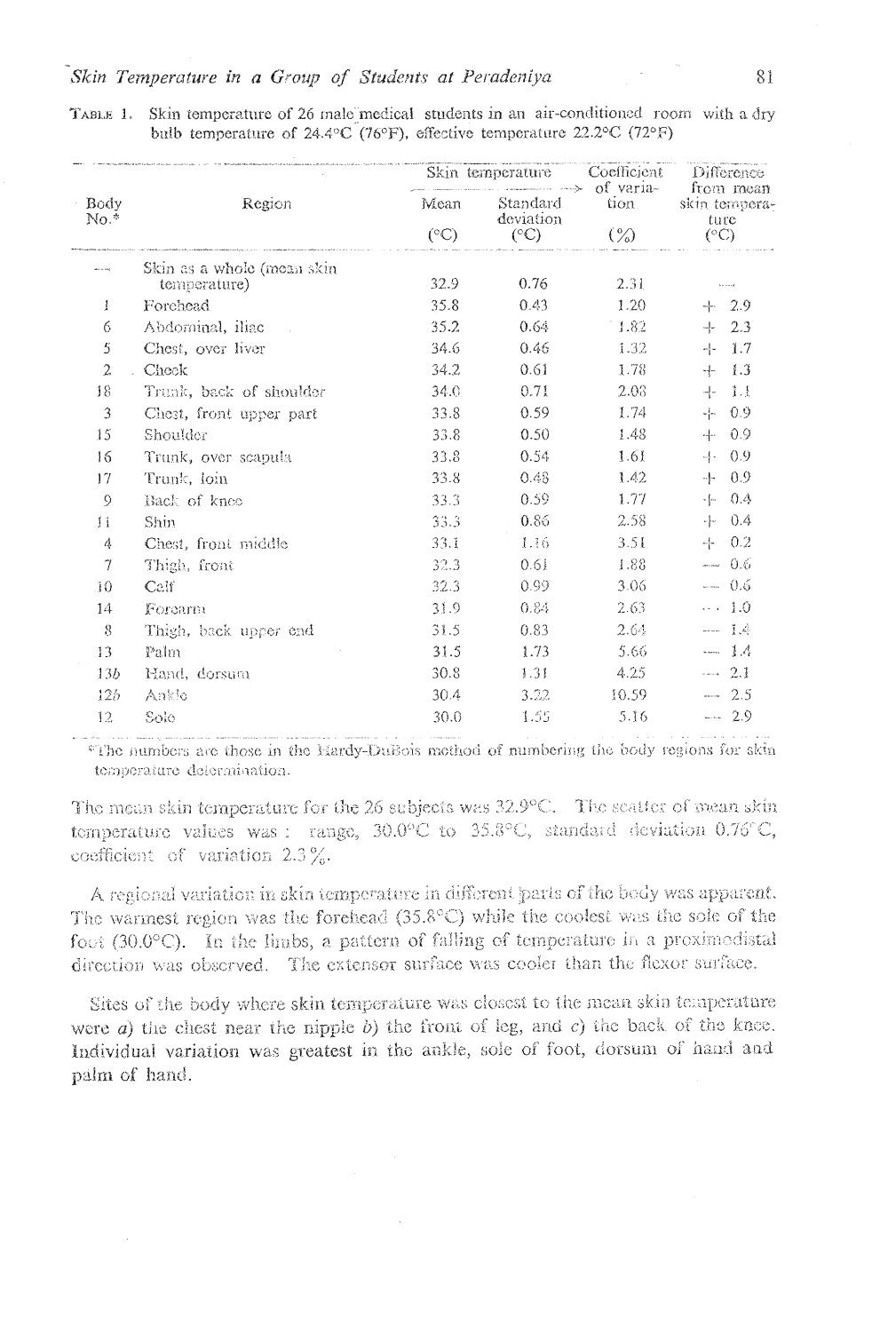#### 4. Discussion

It is well known that the temperature of the skin surface shows marked differences in different parts of the body in a cool or cold atmosphere. The warmest part is the head, the coolest is the foot, and the trunk is warm. A graph that is frequently reproduced in textbooks shows the results for J. D. Hardy in a range of room temperatures from  $23^{\circ}$ C to  $34^{\circ}$ C.<sup>9</sup> In a warm environment, the regional variation in skin temperature practically disappears; the temperature in all parts becomes about 35 °C. The present work shows that the skin temperature in a cool room shows the usual pattern of regional variation: the forehead was warmest (mean value  $35.8^{\circ}$ C), the foot coolest (sole 30.0°C); the difference between the two was 5.8°C. The trunk was warm; the warmest point on it was the abdominal illiac region  $(35.2^{\circ}C)$ .

The body can be divided into three main regions on the basis of surface tempera $ture :=<sup>11</sup>$ 

A, a region of greatest warmth with a small range of temperature : forehead. chest, abdomen.

B, a region of moderate warmth and a larger range of temperature : arm, thigh.

C, a region of least warmth and greatest range of temperature : hands, lower part of the leg, foot.

This three-region concept is supported by the present work, except in certain points of minor detail. Region A consisted of the forehead and parts of the abdomen and chest. The mean temperature was  $35.8^{\circ}\text{C}$  to  $34.0^{\circ}\text{C}$ . The inter-individual variation of skin temperature was lower for the forehead than for any other site (coefficient of variation  $1.2\%$ ). The variation in the other sites of Region A were of the order of 1 or 2 per cent. Region B consisted of the rest of the trunk and the limbs down to the forearms and legs (with the exception of the upper end of the back of the thigh, near the buttock, which falls into the next category). The mean temperature was 33.8°C to 31.9°C. Inter-individual variation was of the order of 2 per cent, ranging from 1.4% for the loin to 3.5% for the chest (breast). Region C consisted of the hands and feet and the upper end of the back of the thigh near the buttock. The mean temperature was 31.5°C to 30.0°C. Inter-individual variation was of the order of  $7\%$ , going up to  $10.6\%$  in the ankle region.

Mean skin temperature  $(T_{\overline{sk}})$  is an artificial and elastic quantity. With so much difference of skin temperature in different parts of the body, the calculated T<sub>3</sub> will depend on  $(a)$  the points on the body surface at which the temperature was measured. (b) the weightage given to the temperature at the different points. The number of regions and points at which skin surface temperature  $(T_{\rm sb})$  has been measured in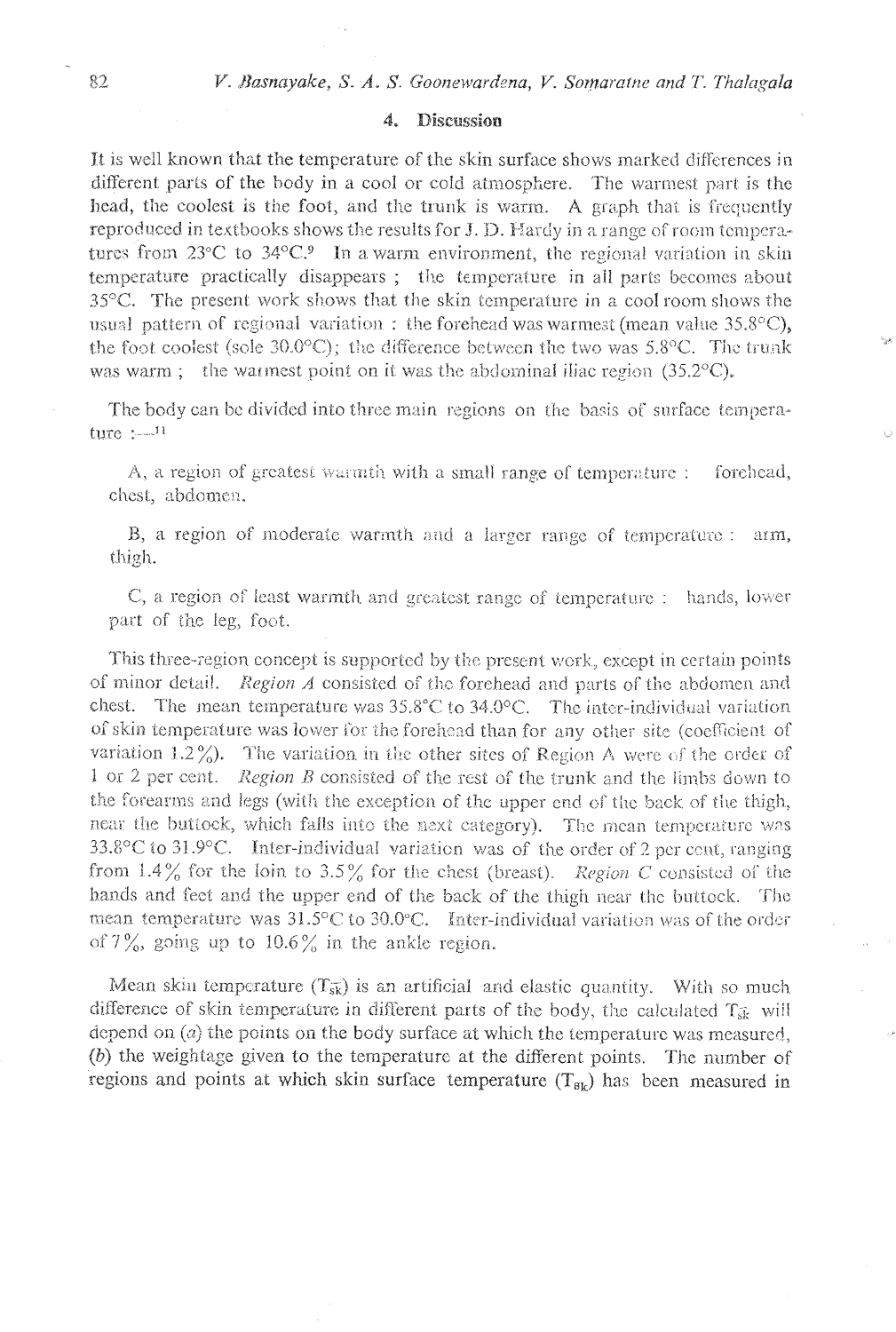## Skin Temperature in a Group of Students at Peradeniya

order to estimate  $T_{sk}$  has ranged from about 3 to 25. Burton<sup>2</sup> used three points (chest, calf, lower arm), Newburgh and Spealman<sup>14</sup> 4 points (chest, thigh, leg, lower arm); Miller and Blyth<sup>13</sup> 5 (forehead, arm, chest, back and thigh); Palmes and Park<sup>15</sup> 9; US Quartermaster Corps<sup>19</sup> 10; Iampietro et al<sup>11</sup> 10; Halo et al<sup>17</sup> 15 points in 7 regions; Adams and Covino<sup>1</sup> 16; Hardy and DuBois<sup>9</sup> 20; Mali<sup>11</sup> 24. The weighting of the temperature from the various body regions has usually been on the basis of the contribution which the surface area of the region makes to the total body surface area, as in the Hardy-DuBois method. Ramanathan<sup>16</sup> proposed a simpler weighting system where:

$$
T_{sk} = 0.3 T_{\text{chest}} + 0.3 T_{\text{arm}} + 0.2 T_{\text{thigh}} + 0.2 T_{\text{lag}}
$$

For each of the four regions represented in the formula, he took the mean of 10 readings from thermocouples placed in various places in the front, back and sides of the body region, which makes 40 readings in all.

It has been noticed by Teichner<sup>19</sup> and Ramanathan<sup>16</sup> that the temperature of the medial aspect of the thigh corresponds to the mean skin temperature of the body. The present work used entirely the Hardy-DuBois method with regard to the sites at which the skin temperature was measured and the weightings used to calculate the mean skin temperature. This was found to be  $32.9^{\circ}$ C with a standard deviation of 0.76°C, at a room temperature of 24.4°C (76°F). This seems to be much the same for an environmental temperature of  $24.4$  °C as in other studies in other parts of the world. Accordingly, it seems that the skin vasoconstrictor mechanism which reduces skin temperature in a cool environment at 24.4°C is not more sensitive in these tropical subjects than in others.

## Acknowledgement

We wish to thank UNICEF and the Ministry of Education, Sri Lanka, for the gift of a radiation thermometer, and Mr. R. A. D. Nicholas for technical assistance.

# References

 $\overline{1}$ 

- 1. ADAMS, T. & COVINO, B. G. (1958). Racial variations to a standardized cold stress. J. Appl. Physiol., 12: 9-12.
- 2. BORTON, A. C., (1934). Cited in Teichner (1958).
- 3. CASTELLANI, A., (1929). Climate and acclimatization. J. Trop. Med. Hyg., 32: 173-185, 189-200.
- 4. CULLUMBINE, H. (1949). Oral, racial and axillary temperatures of adult Ceylonese. Ceyl J. Med. Sc., 6: 88-90.
- 5. DAY, R. Regional heat loss. In, Physiology of heat regulation and the science of clothing, ed. L. H. Newburgh. New York and London : Hafner. 1968 reprint of the 1949 ed. pp. 240-261.

 $17262 - 2$